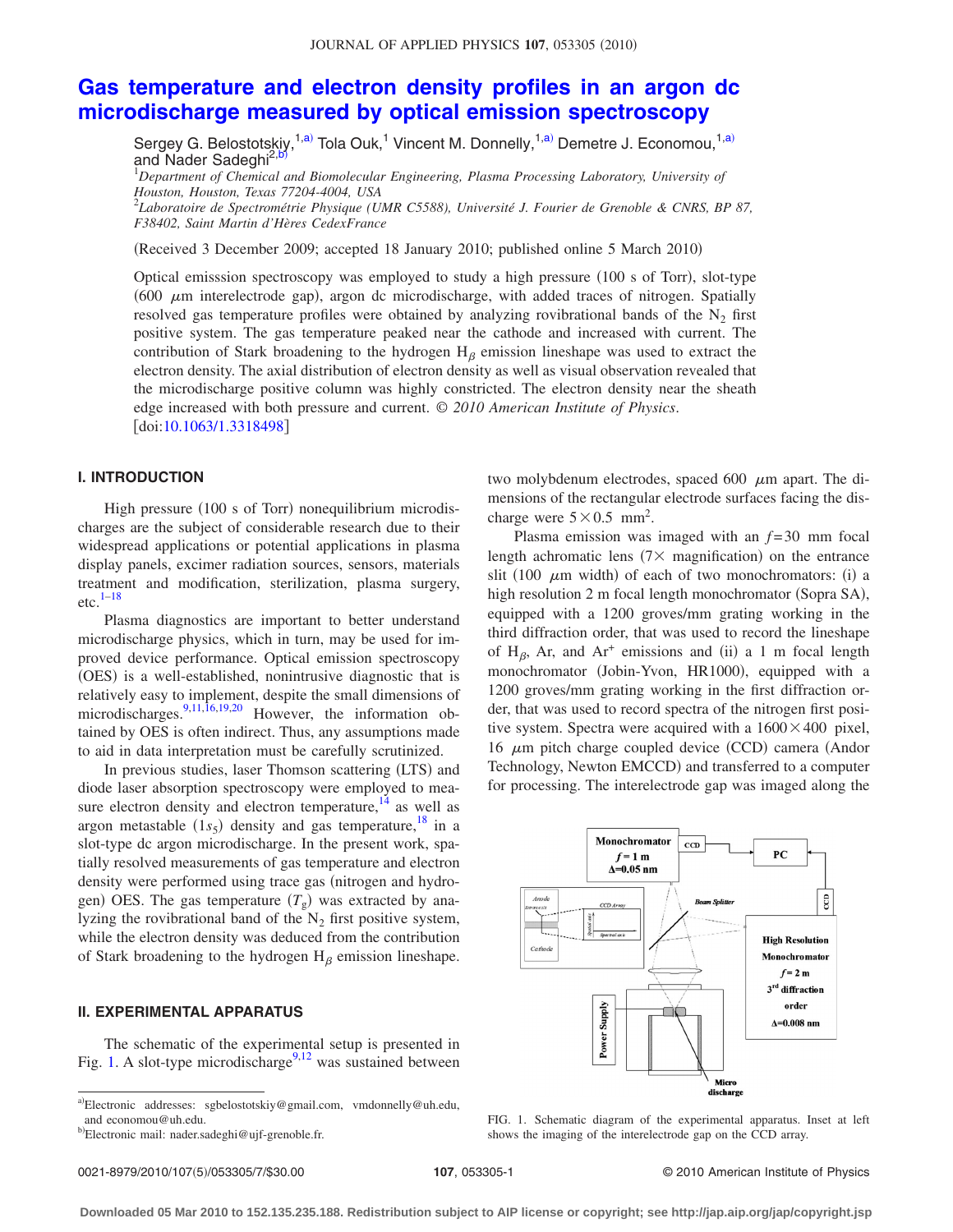vertical length of the slits, such that one dimension of the CCD array corresponded to the emission wavelength (spectral dimension) while the other corresponded to the interelectrode gap between cathode and anode (spatial dimension), see inset in Fig. [1.](#page-0-0) 4-pixel binning was applied in the spatial dimension to improve the signal-to-noise ratio, resulting in a spatial resolution of  $\sim$ 9  $\mu$ m. The spectral dispersion of the 2 m monochromator was  $1.325 \cdot 10^{-2}$  Å/pixel at 427 nm (Ar and Ar<sup>+</sup> lines) and  $0.97 \cdot 10^{-2}$  Å/pixel at 486 nm (H<sub>β</sub> line), respectively. This resulted in a spectral resolution full width at half maximum (FWHM) of  $\sim 0.065$  Å and  $\sim 0.05$  Å, respectively. The spectral resolution of the 1 m monochromator was  $\sim 0.5$  Å FWHM. The use of glass optics limited the spectral range to 400–700 nm. Optical filters placed in front of the entrance slit prevented superposition of different diffraction orders of the grating and also isolated the desired spectral range. The wavelength calibration of the spectrometers was checked using the clearly identified Ar+ lines at 4865.9 and 4867.6 Å.

#### **III. GAS TEMPERATURE MEASUREMENTS**

For gas temperature measurements, a small amount  $(< 0.5\%$  by volume) of N<sub>2</sub> was added to the argon feed gas. Analysis of rovibrational transitions of the  $N_2$  second positive band (C  ${}^{3}\Pi_{u} \rightarrow B {}^{3}\Pi_{g}$ ) is often used for gas temperature measurement because this band is relatively intense, and occurs in a noncongested region of the microdischarge spectrum.<sup>21,[22](#page-6-4)</sup> However, in argon plasmas, efficient and nearly-resonant energy transfer from argon metastables can populate high rotational levels of the C<sup>3</sup> $\Pi$ <sub>u</sub> state.<sup>11[,23](#page-6-5)</sup> This causes a rotational distribution that is roughly bi-Maxwellian, with the tail temperature much higher than the gas temperature  $T_g$ ,<sup>[11,](#page-5-2)[23](#page-6-5)</sup> resulting in difficulties in the determination of  $T_g$ .

On the other hand, the N<sub>2</sub>(B<sup>3</sup> $\Pi_g$ ) state lies ~3-4 eV below the  $Ar(1s<sub>5</sub>)$  metastable energy level hence the highly nonresonant energy transfer from  $Ar(1s<sub>5</sub>)$  metastables to  $N_2(B^3\Pi_g)$  is slow compared with electron impact excitation from the ground state  $N_2(X^{-1}\Sigma_g^+)$ . The radiative lifetime of the N<sub>2</sub>(B<sup>3</sup> $\Pi_g$ ) state (~5  $\mu$ s) is also significantly longer than that of the  $\overline{N}_2(C^3\Pi_u)$  state (~40 ns). In high pressure discharges, the characteristic time for rotational-to-translational energy transfer between  $N_2(B^3\Pi_g)$  and argon is of the order of 10 ns, several orders of magnitude shorter than the radia-tive lifetime of the B-state.<sup>11[,23](#page-6-5)</sup> Therefore, the  $N_2(B, v)$  rotational distribution can be assumed to be "thermalized" with the neutral gas translational distribution  $(T_{\text{rot}} = T_g)$ . Thus, the gas temperature can be extracted from the rotational structure of the  $N_2(B, v' \rightarrow A, v'')$  emission spectrum that depends on the rotational temperature of the B-state.

The recorded spectra of the first positive band  $(B^{3}\Pi_{g}(v=4) \rightarrow A^{3}\Sigma_{u}^{+}(v=1)$  and  $B^{3}\Pi_{g}(v=5) \rightarrow A^{3}\Sigma_{u}^{+}(v=1)$  $=$  2)) were fit with synthetic spectra, with  $T_g$  as the fitting parameter. An example of an experimental spectrum (P  $= 300$  Torr,  $I = 20$  $I = 20$  $I = 20$  mA) is presented in Fig. 2(a). The *x*-axis of the grayscale plot corresponds to wavelength, while the *y*-axis corresponds to spatial coordinate across the interelectrode gap. The spectrum from this plot that corresponds to

<span id="page-1-0"></span>

FIG. 2. (Color online) (a) CCD image of spatially resolved emission spectrum and (b) spectrum through the center of the microdischarge (points) with corresponding synthetic spectrum (line),  $P = 300$  Torr and  $I = 20$  mA.

the middle of the gap, along with the best temperature fit  $(T<sub>g</sub>=630$  K) are shown in Fig. [2](#page-1-0)(b). The arrows on the graph point to two argon emission lines  $[\text{Ar}(2p_1 \rightarrow 1s_4)]$  at  $\lambda$  $= 6677.3$  Å and Ar $(4d_3 \rightarrow 2p_{10})$  at  $\lambda = 6752.8$  Å] that overlap with the nitrogen spectrum. The part of the spectrum with these emissions was excluded from the fit.

### **IV. ELECTRON DENSITY MEASUREMENTS**

The spatially resolved electron density  $(n_e)$  was obtained by analyzing the Stark contribution to the broadening of the spectral profile of the H<sub> $\beta$ </sub> line.<sup>24[–26](#page-6-7)</sup> Several broadening mechanisms influence the emission lineshape in plasmas, natural broadening (this is usually insignificant), Doppler broadening, pressure broadening, and Stark broadening.

Doppler broadening leads to a Gaussian profile, with a FWHM (Ref. [27](#page-6-8))

<span id="page-1-1"></span>
$$
\Delta\lambda_D = 7.16 \cdot 10^{-7} \cdot \lambda \cdot \sqrt{\frac{T}{M}} = 3.48 \cdot 10^{-4} \cdot \sqrt{T_g} \text{ (in nm)},
$$
\n(1)

where  $\lambda = 4861.33$  Å is the central wavelength, *M*  $=1$  g/mol is the atomic weight of H, and *T* is the temperature of H atoms, which (due to the high collision frequency) is equal to the gas temperature  $T<sub>g</sub>$  (in K).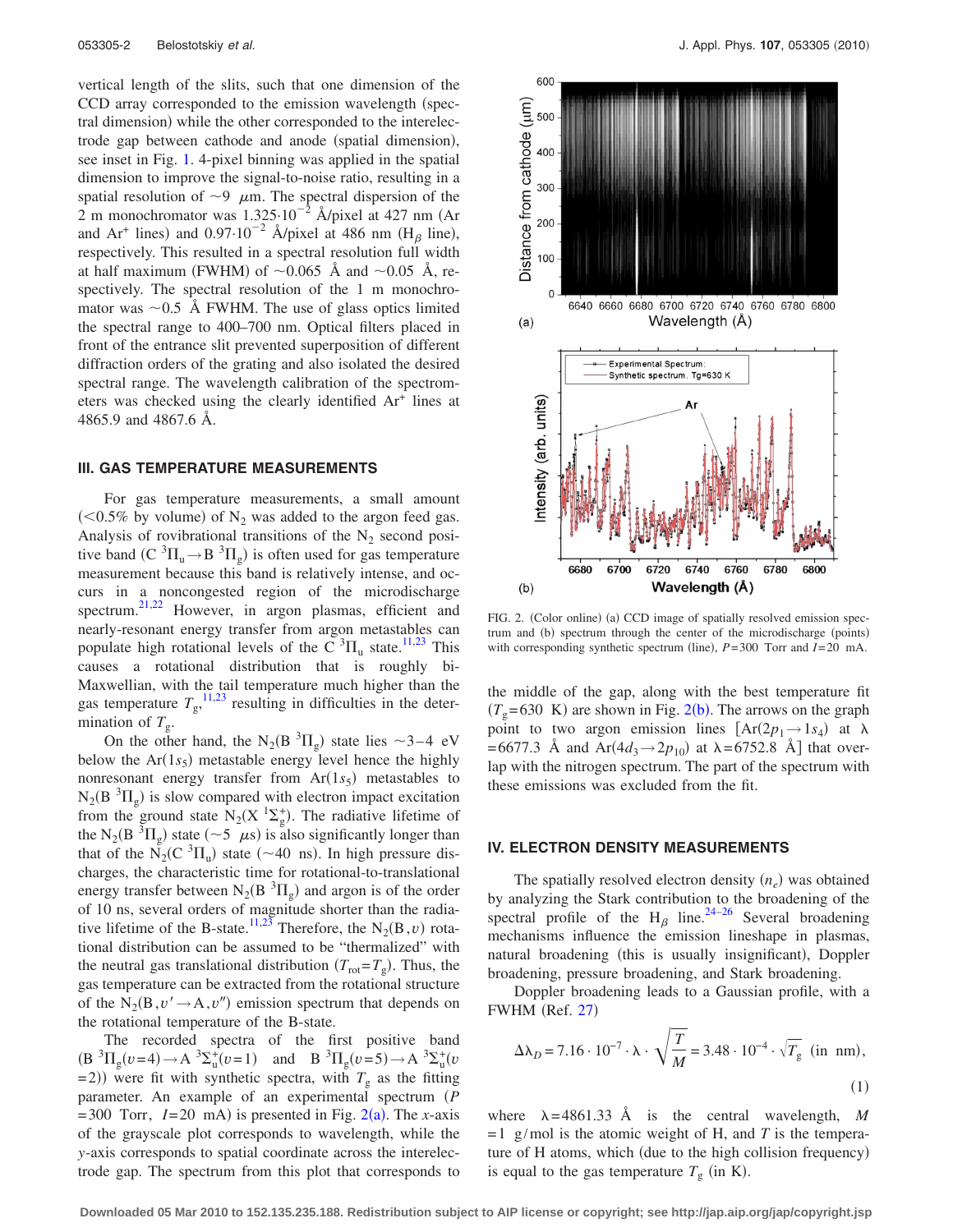Pressure broadening arises from perturbation of the energy levels of the emitting atoms due to the presence of surrounding neutral species. Pressure broadening, which leads to a Lorentzian profile, is subdivided into resonance broadening when emitters and perturbers are of the same type and either the upper or the lower state of the observed line is a resonance level), and van der Waals (vdw) broadening (when emitters are perturbed by neutrals of a foreign gas). In the present work, the density of H atoms was extremely low. Thus, only van der Waals broadening was considered. The FWHM of the  $vdw$  profile is<sup>30[–33](#page-6-10)</sup>

$$
\Delta\lambda_P = 6.8 \times 10^{-3} \frac{P}{T_g^{0.7}} \quad \text{(in nm)}, \tag{2}
$$

where *P* is the gas pressure (Torr) and  $T_g$  is in K.

Stark broadening originates from the interaction of emitting atoms with charged particles in the plasma. The result-ing lineshape can be approximated by a Lorentzian<sup>28[–30](#page-6-9)</sup> with FWHM

<span id="page-2-4"></span>
$$
\Delta\lambda_S = 2.5 \times 10^{-10} \alpha (n_e, T_e) n_e^{2/3} \text{ (in nm)},\tag{3}
$$

where  $n_e$  is electron density (cm<sup>-3</sup>) and  $\alpha(n_e, T_e)$  is the reduced wavelength separation, specific for the selected transition, which is generally a function of electron density  $n_e$  and electron temperature  $T_e$ . Tabulated values of  $\alpha(n_e, T_e)$  for a broad range of  $T_e$  and  $n_e$  can be found elsewhere.<sup>28–[30](#page-6-9)</sup> However, over the parameter range of interest in this work  $(T_e$  $\approx$  1–10 eV,  $n_e \approx 10^{13}$ –10<sup>14</sup> cm<sup>-3</sup>), the value of the reduced wavelength separation varies only slightly  $(<5\%)$ . Therefore, it was assumed to be constant, equal to  $\alpha(n_e, T_e) = 0.077$ .<sup>28</sup>

The lineshape of the  $H_\beta$  emission profile is a superposition of all aforementioned broadening mechanisms, which results in a Voigt profile

<span id="page-2-0"></span>
$$
f_V(\lambda) = \frac{2 \cdot \ln(2)}{\pi^{3/2}} \frac{\Delta \lambda_L}{\Delta \lambda_G^2}
$$
  
 
$$
\times \int_{-\infty}^{+\infty} \frac{\exp(-t^2)}{\left[2\sqrt{\ln(2)} \frac{(\lambda - \lambda_0)}{\Delta \lambda_G} - t\right]^2 + \left[\sqrt{\ln(2)} \frac{\Delta \lambda_L}{\Delta \lambda_G}\right]^2} \cdot dt,
$$
  
(4)

where  $\Delta\lambda_G$  and  $\Delta\lambda_L$  are the widths FWHM of the Gaussian and Lorentzian components, respectively.

The parameters of the Voigt profile, Eq.  $(4)$  $(4)$  $(4)$  are as follows:

<span id="page-2-2"></span>
$$
\Delta\lambda_G = \sqrt{\Delta\lambda_D^2 + \Delta\lambda_{GI}^2},\tag{5}
$$

<span id="page-2-3"></span>
$$
\Delta\lambda_L = \Delta\lambda_P + \Delta\lambda_S. \tag{6}
$$

The resolution of the experimental apparatus (instrumental broadening,  $\Delta \lambda_{GI}$ ) must also be taken into account. This was deduced from the recorded linewidth of the 486.76 nm Ar+  $(4p^{2}D_{3/2}^{\circ}-3d''^{2}D_{3/2})$  $(4p^{2}D_{3/2}^{\circ}-3d''^{2}D_{3/2})$  $(4p^{2}D_{3/2}^{\circ}-3d''^{2}D_{3/2})$  line (shown in Fig. 3), for which Doppler, pressure, and Stark broadening are all smaller than the instrumental broadening. Fitted with a Voigt function, with  $\Delta\lambda_G$  and  $\Delta\lambda_L$  as fitting parameters, the experimental line-

<span id="page-2-1"></span>

FIG. 3. (Color online) (a) CCD image of spatially resolved emission spectrum and (b) spectrum 80  $\mu$ m away from the cathode (points) with the corresponding Voigt fit (line),  $P = 300$  Torr and  $I = 20$  mA.

shape of the 486.76 nm Ar<sup>+</sup> emission gave  $\Delta\lambda_G$ =0.008 nm for the Gaussian component and  $\Delta\lambda_L$ = 0.0004 nm for the Lorentzian component. Doppler boradening was determined to be much less than 0.008 nm, permitting the assumption of a Gaussian instrumental brodening with FWHM of  $\Delta\lambda_{GI}$  $= 0.008$  nm [see Eq.  $(5)$  $(5)$  $(5)$ ].

A procedure to determine the gas temperature and electron density using the  $H_\beta$  lineshape is as follows. The measured  $H_\beta$  lineshape is fit to the Voigt profile of Eq. ([4](#page-2-0)), whereby the values of both  $\Delta\lambda_G$  and  $\Delta\lambda_L$  are obtained as fitting parameters. Knowing  $\Delta\lambda_G$  and the instrumental broadening  $\Delta\lambda_{GI}$ , Eq. ([5](#page-2-2)) is used to find  $\Delta\lambda_D$  and hence the gas temperature via Eq. ([1](#page-1-1)). Using this gas temperature,  $\Delta\lambda_p$  is determined, and Eq. ([6](#page-2-3)) is used to find  $\Delta\lambda_S$  and hence the electron density via Eq.  $(3)$  $(3)$  $(3)$ .

In principle, this procedure should give a unique solution for both  $T_g$  and  $n_e$ . However, in the presence of noise and other distortions (e.g., gradients of  $n_e$  and  $T_g$  across the collection volume), the chi-square minimization routine, used to find the best fit, might have multiple local minima. This is especially important in the case of Voigt fits, for which  $\Delta\lambda_G$ and  $\Delta\lambda_L$  can each vary over a relatively broad range but give nearly the same Voigt profile. To avoid this complication, only the electron density was allowed to vary in the fit. The gas temperature was taken from the rotational spectrum of  $N<sub>2</sub>$ , as described in Sec. III. In this way, the Gaussian component  $\Delta\lambda_G$  of the Voigt profile in Eq. ([4](#page-2-0)) was fixed. The

**Downloaded 05 Mar 2010 to 152.135.235.188. Redistribution subject to AIP license or copyright; see http://jap.aip.org/jap/copyright.jsp**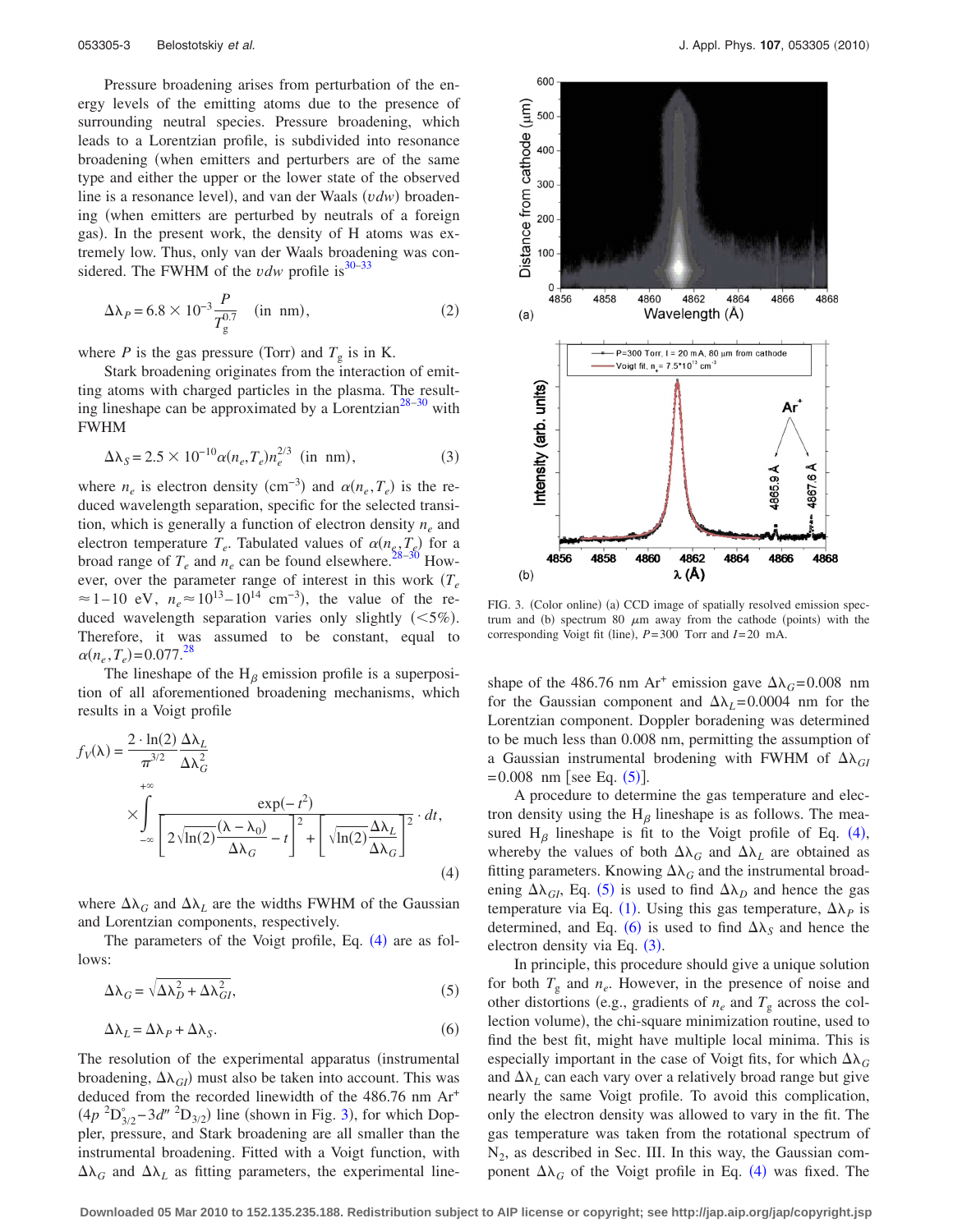<span id="page-3-0"></span>

FIG. 4. (Color online) Gas temperature profiles across the interelectrode gap at different discharge currents and pressures of (a)  $P=100$  Torr, (b) P  $= 300$  Torr, and (c)  $P = 500$  Torr.

measured H<sub> $\beta$ </sub> lineshape was then used to extract  $\Delta\lambda_L$  only. Subtracting the contribution of pressure broadening,  $\Delta\lambda_s$  and hence the electron density was obtained (see Eqs. ([6](#page-2-3)) and  $(3)$  $(3)$  $(3)$ ).

An example of spatially resolved spectrum of  $H_\beta$  emission is shown in Fig.  $3(a)$  $3(a)$  ( $P = 300$  Torr and  $I = 20$  mA). The lineshape at a position 80  $\mu$ m away from the cathode (for which  $T_g$ =860 K), and the corresponding Voigt fit are shown in Fig.  $3(b)$  $3(b)$ . Under these conditions, the electron density was calculated to be  $n_e = 7.5 \times 10^{13}$  cm<sup>-3</sup>.

## **V. RESULTS AND DISCUSSION**

Spatially resolved gas temperature measurements at different currents and pressures are presented in Fig. [4.](#page-3-0) The gas temperature is maximum near the cathode and decreases gradually toward the anode. As pressure increases, the spatial location of the gas temperature maximum shifts toward the cathode. These trends are consistent with the physics of dc discharges, where most of the power dissipation occurs in a narrow layer adjacent to the cathode.<sup>31</sup>

The results of  $T_g$  measurements obtained in the present study were compared with diode laser absorption spectros-copy data<sup>18</sup> (see Fig. [5](#page-3-1)), at the spatial location of the peak argon metastable density ( $\sim$  50  $\mu$ m from the cathode) and for *P*= 100 Torr. Both sets of data follow the same trend with discharge current. However, the values obtained with OES are higher than those obtained by absorption spectroscopy.

This discrepancy can be explained as follows: first, the lifetime of absorbing species  $Ar(1s<sub>5</sub>)$  is longer than that for

emitting species  $N_2(B^3\Pi_g)$ . Therefore,  $Ar(1s_5)$  metastables can diffuse farther away from the discharge, compared to  $N_2(B^3\Pi_g)$  molecules, such that their line-of-sight average temperature is lower. Moreover, emission originates from the discharge (where the gas is warmer) while absorption measurements are line-integrated along the beam path, which includes regions outside the discharge. Second, absorption spectroscopy was done in pure argon microdischarges, while OES was done in microdischarges of argon with a trace of  $N_2$ . The inset of Fig. [5](#page-3-1) shows that, even small additions of nitrogen (0.5%), result in higher discharge voltage for the

<span id="page-3-1"></span>

FIG. 5. (Color online) Comparison of  $T_g$  measurements obtained by laser absorption spectroscopy and OES. Inset: *I*-*V* characteristics of a pure argon microdischarge (upper curve) and of an argon microdischarge with 0.5% of  $N_2$  (lower curve),  $P = 100$  Torr.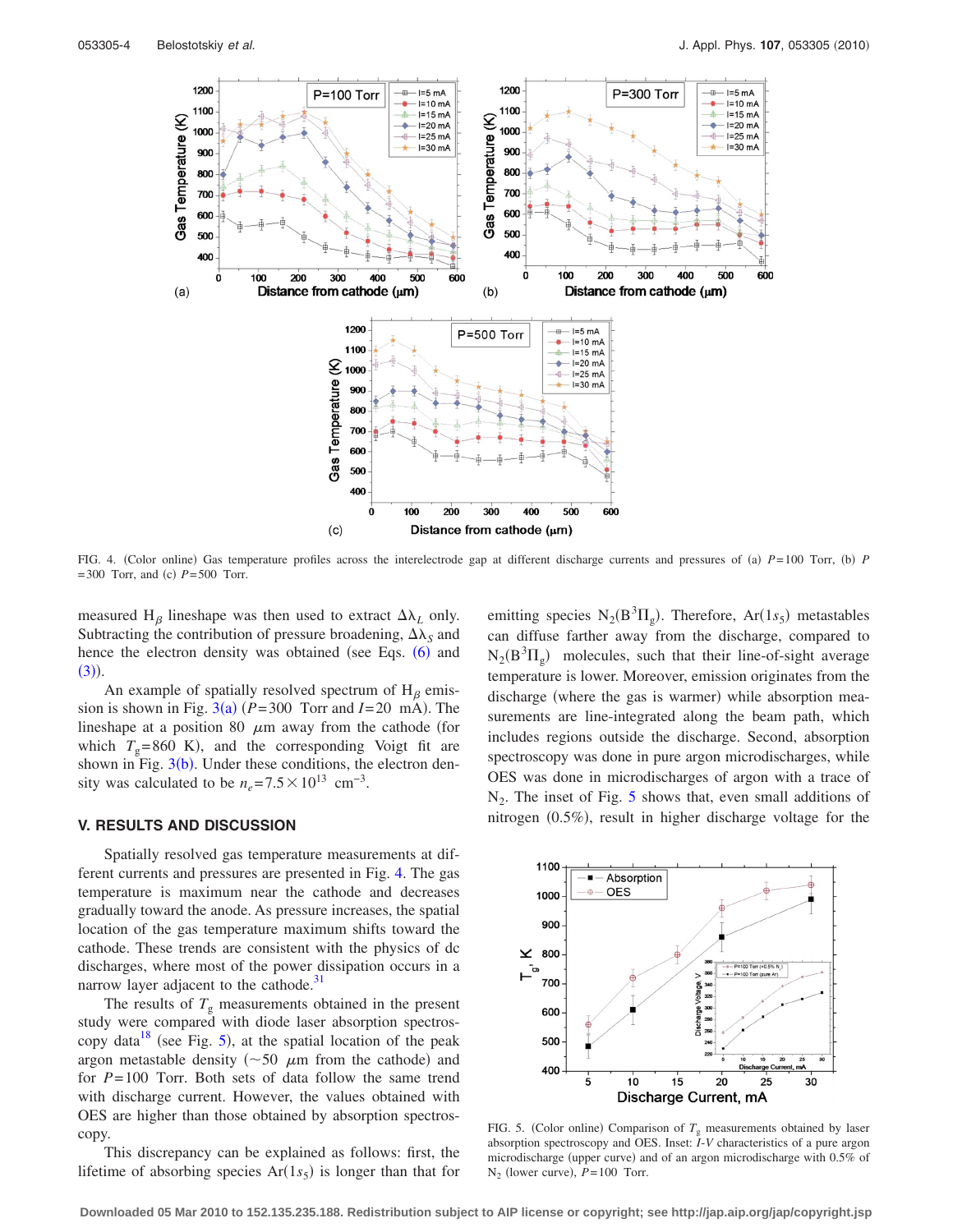<span id="page-4-0"></span>

FIG. 6. (Color online) Spatial profiles of electron density at different discharge current and pressure of (a)  $P=100$  Torr, (b)  $P=300$  Torr, and (c) P  $= 500$  Torr.

same current (compared to pure argon) and, therefore, higher power deposition. This may explain the higher  $T_g$  values obtained by OES.

The spatial profiles of electron density extracted from the Stark width of the  $H_\beta$  lineshape are presented in Fig. [6.](#page-4-0) At fixed pressure, the plasma density increases with discharge current. The electron density has maximum in the cathode sheath edge region, followed by a minimum, and then a broad maximum on the anode side of the discharge. Such unusual behavior was not captured by a onedimensional (1D) model of an argon microdischarge, $^{22}$  or 1D models of helium microdischarges, $10,15$  $10,15$  including a PIC-MCC (Particle-In-Cell/Monte Carlo Collisions) simulation.<sup>15</sup> According to the prediction of these models, the electron density should peak near the sheath edge (negative glow region) and then drop to a value that should remain approximately constant throughout the bulk plasma.

The unusual electron density profiles are not artifacts caused by errors in the gas temperature measurements that could cause an error in the Stark contribution estimates since it was found that the electron density was not very sensitive to the value of gas temperature used. Likewise, Stark splitting due to the electrostatic field cannot cause the broad peaks in electron density near the anode. Stark splitting would only impact the measurements taken inside the cathode sheath, where the electric field is relatively large. In the bulk plasma, Stark splitting is negligible due to the very low electric field in this region.

The spatial electron density distribution can be explained by the structure of the discharge. Photographs of the plasma

(see Fig. [7](#page-4-1)) reveal a bright "disk," stretched parallel to the cathode (this corresponds to the negative glow), and a "spot" that represents a highly constricted positive column. Such structure of high pressure dc microdischarges has been re-ported previously.<sup>13[,16,](#page-5-3)[17](#page-6-13)</sup>

Thermal constriction of a dc positive column, operating in a volumetric regime (i.e., electrons are mainly lost in the volume due to electron-ion recombination, as opposed to a diffusion dominated regime, where electrons are mainly lost to the chamber walls), is a well-known effect.  $31,32$  $31,32$  Constric-

<span id="page-4-1"></span>

FIG. 7. (Color online) Photograph of argon dc microdischarge at *I*  $= 20$  mA, and  $P = 300$  Torr (left) and  $P = 500$  Torr (right). White dashed lines represent the approximate location of the electrodes.

**Downloaded 05 Mar 2010 to 152.135.235.188. Redistribution subject to AIP license or copyright; see http://jap.aip.org/jap/copyright.jsp**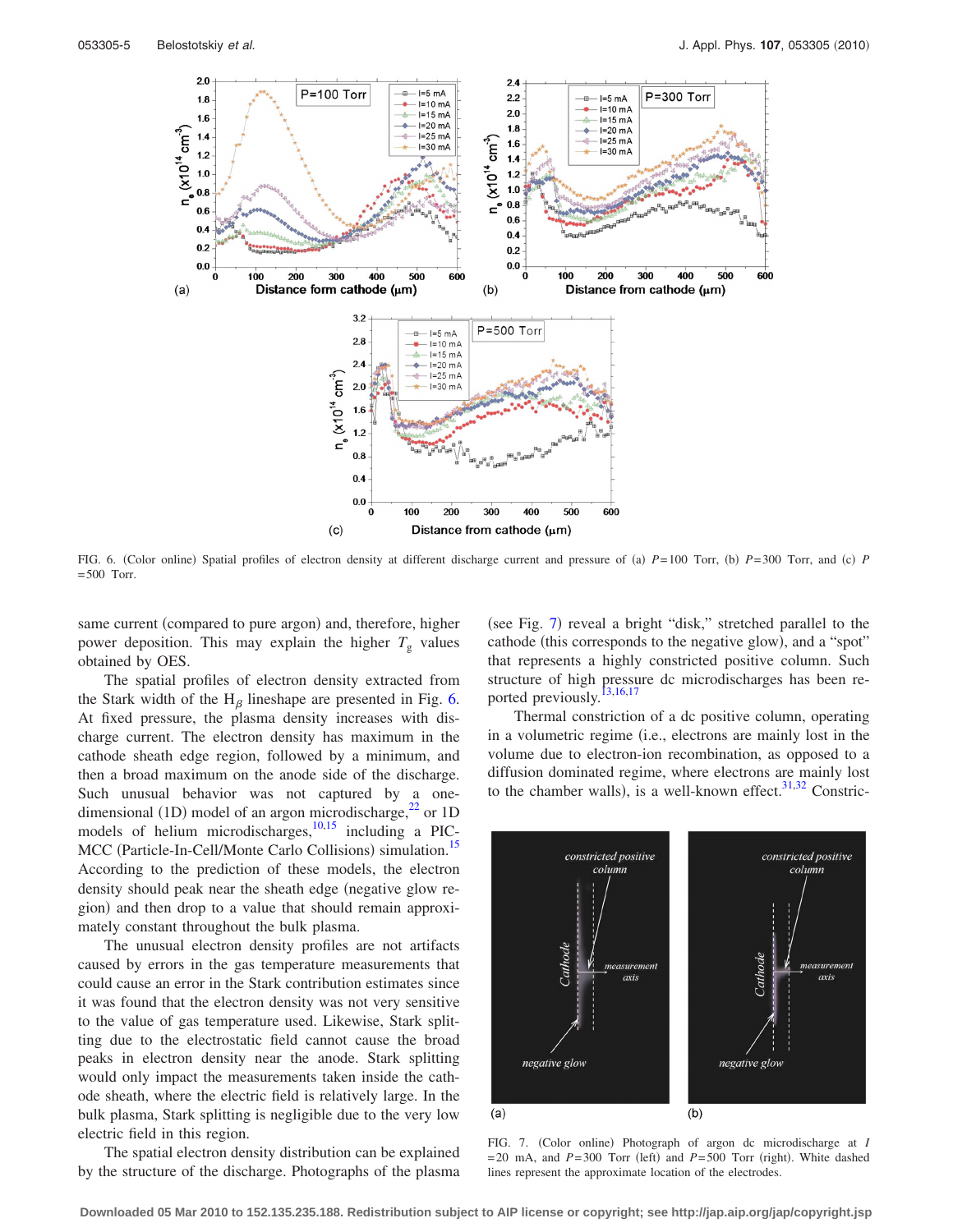tion originates from a feedback mechanism whereby a local increase (fluctuation) in gas temperature results in lower gas number density N, higher E/N, higher ionization rate and electron density, and even higher gas temperature in that region. The final result of this instability is that the discharge tends to conduct all the current through a "hot spot," with a size determined by the distance that electrons diffuse before they recombine. This distance can be estimated as  $31,32$  $31,32$ 

$$
R \approx \sqrt{\frac{6D_a}{\beta n_e}},\tag{7}
$$

where  $D_a$  is the ambipolar diffusion coefficient and  $\beta$  is the electron-ion volume recombination coefficient. For the main recombination reaction  $Ar_2^+ + e \rightarrow Ar_{33}^+ + Ar$ ,  $\beta$ (cm<sup>3</sup>/s)=8.5  $\times 10^{-7} (T_e/300)^{-2/3}$ , with  $T_e$  in Kelvin.<sup>33</sup> For typical experimental conditions  $(P \sim 500 \text{ Torr}, T_{g} \sim 700 \text{ K}, n_e$  $\sim 10^{14}$  cm<sup>-3</sup>,  $T_e \sim 1$  eV),  $R \sim 20$   $\mu$ m. This estimate was made assuming that all electrons are generated in an infinitely thin channel and that their loss is mainly controlled by recombination with molecular ions  $Ar_2^+$ . The size of the "hot spot," is also affected by the characteristic length of the temperature gradient in and near the hot spot. Moreover, the density of  $Ar_2^+$  ions goes down in the "hot spot" since the rate coefficient of the three body ion conversion reaction  $(Ar^+)$  $+Ar+Ar \rightarrow Ar_2^+ +Ar$  decreases with the increase in the gas temperature. $34$  This can lead to deconstriction of the positive column, due to depletion of molecular ions (the main cause of electron loss) in the hot spot.<sup>32</sup> In general, mathematical description of the positive column constriction is quite complicated and it is beyond the scope of the present study.

In the presence of constriction, the cross sectional area of the current flow is drastically different for the cathode sheath region (where the discharge covers most of the electrode surface) and for the positive column (where the discharge shrinks to a relatively small spot). Therefore, the current density (and therefore electron density) in the hot spot must be much higher than at the cathode sheath edge to provide continuity of current. This explains the spatial behavior of the observed electron density profiles.

Electron densities in the "valleys" (minima of the spatial  $n_e$  profiles), where the discharge is not yet constricted can be validly compared with predictions from a 1D model. These electron densities increases with both current and pressure (Fig. [8](#page-5-9)), consistent with the trends obtained with 1D models[.10](#page-5-6)[,15,](#page-5-7)[22](#page-6-4)

The *ne* data obtained by OES were also compared with those obtained by LTS (Ref. [14](#page-5-4)) (see Fig. [8](#page-5-9)). Electron densities obtained by both techniques are consistent.

# **VI. CONCLUSIONS**

Spatially resolved OES was used to measure the gas temperature and electron density profiles in a 600  $\mu$ m slottype dc microdischarge in argon with minute amounts of  $N_2$ and  $H<sub>2</sub>$  present as optical tracers. The gas temperature was deduced from the rotational structure of the first positive system of N<sub>2</sub> (B<sup>3</sup> $\Pi_g(v=4) \rightarrow A^{3}\Sigma_g^{+}(v=1)$  and B<sup>3</sup> $\Pi_g(v=5)$  $\rightarrow$  A  ${}^{3}\Sigma_{u}^{+}(v=2)$ ). The gas temperature increased with increasing current and pressure. The gas temperature peaked on the

<span id="page-5-9"></span>

FIG. 8. (Color online) Electron density at the minimum of the spatial distribution vs discharge current at different gas pressures.

cathode side of the discharge and gradually decreased toward the anode. Such behavior is consistent with the physics of dc discharges, where most of the power dissipation occurs in a thin layer next to the cathode. The electron density was extracted from the spectral profile of the  $H_\beta$  line. The lineshape was fit with a Voigt function, which included Doppler, pressure, instrumental, and Stark broadening. The electron density was estimated from the contribution of Stark broadening. The electron density profiles were found to have a maximum in the cathode sheath edge region, followed by a minimum in the bulk plasma, and then another maximum some distance from the anode. This unusual spatial distribution was explained by the nonhomogeneous structure of the microdischarge, having a highly constricted positive column.

#### **ACKNOWLEDGMENTS**

The authors thank the Department of Energy Grant No. DE-FG02-03ER54713) and the University of Houston GEAR program for financial support of this work.

- <span id="page-5-0"></span><sup>1</sup>K. H. Becker, K. H. Schoenbach, and J. G. Eden, [J. Phys. D](http://dx.doi.org/10.1088/0022-3727/39/3/R01) 39, R55  $(2006).$ (2006).<br><sup>2</sup>M. J. Kushner, [J. Phys. D](http://dx.doi.org/10.1088/0022-3727/38/11/001) **38**, 1633 (2005).<br><sup>3</sup>U. Koselsebatz, Pleame Phys. Controlled E
- 
- <sup>3</sup>U. Kogelschatz, [Plasma Phys. Controlled Fusion](http://dx.doi.org/10.1088/0741-3335/46/12B/006) 46, B63 (2004).
- <sup>4</sup>J. P. Boeuf, [J. Phys. D](http://dx.doi.org/10.1088/0022-3727/36/6/201) **36**, R53 (2003).
- <sup>5</sup>K. Tachibana, Y. Kishimoto, S. Kawai, T. Sakaguchi, and O. Sakai, [Plasma Phys. Controlled Fusion](http://dx.doi.org/10.1088/0741-3335/47/5A/012) 47, A167 (2005).
- S. Hassaballa, M. Yakushiji, Y. K. Kim, K. Tomita, K. Uchino, and K. Muraoka, [IEEE Trans. Plasma Sci.](http://dx.doi.org/10.1109/TPS.2004.823980) **32**, 127 (2004).
- ${}^{7}E$ . Stoffels, A. J. Flikweert, W. W. Stoffels, and G. M. W. Kroesen, [Plasma](http://dx.doi.org/10.1088/0963-0252/11/4/304) [Sources Sci. Technol.](http://dx.doi.org/10.1088/0963-0252/11/4/304) **11**, 383  $(2002)$ .<br><sup>8</sup>L Hopwood E Ise S Cov and D B
- $\frac{1}{2}$ . Hopwood, F. Iza, S. Coy, and D. B. Fenner, [J. Phys. D](http://dx.doi.org/10.1088/0022-3727/38/11/009) **38**, 1698 (2005).
- <span id="page-5-1"></span>Q. Wang, I. Koleva, V. M. Donnelly, and D. J. Economou, [J. Phys. D](http://dx.doi.org/10.1088/0022-3727/38/11/008) **38**, 1690 (2005).
- <span id="page-5-6"></span>. 10Q. Wang, D. J. Economou, and V. M. Donnelly, [J. Appl. Phys.](http://dx.doi.org/10.1063/1.2214591) **<sup>100</sup>**, 023301 (2006).
- <span id="page-5-2"></span><sup>11</sup>Q. Wang, F. Doll, V. M. Donnelly, D. J. Economou, N. Sadeghi, and G. F. Franz, [J. Phys. D](http://dx.doi.org/10.1088/0022-3727/40/14/015) 40, 4202 (2007).
- <span id="page-5-5"></span><sup>12</sup>S. G. Belostotskiy, Q. Wang, V. M. Donnelly, D. J. Economou, and N. Sadeghi, [Appl. Phys. Lett.](http://dx.doi.org/10.1063/1.2404594) **89**, 251503 (2006).
- <span id="page-5-8"></span><sup>13</sup>S. G. Belostotskiy, V. M. Donnelly, and D. J. Economou, [Plasma Sources](http://dx.doi.org/10.1088/0963-0252/17/4/045018) [Sci. Technol.](http://dx.doi.org/10.1088/0963-0252/17/4/045018) 17, 045018 (2008).
- <span id="page-5-4"></span><sup>14</sup>S. G. Belostotskiy, R. Khandelwal, Q. Wang, V. M. Donnelly, D. J. Econo-mou, and N. Sadeghi, [Appl. Phys. Lett.](http://dx.doi.org/10.1063/1.2939437) 92, 221507 (2008).
- <span id="page-5-7"></span>. 15J. Choi, F. Iza, J. K. Lee, and C. M. Ryu, [IEEE Trans. Plasma Sci.](http://dx.doi.org/10.1109/TPS.2007.904827) **<sup>35</sup>**, 1274 (2007).
- <span id="page-5-3"></span><sup>16</sup>V. I. Arkhipenko, A. A. Kirillov, Y. A. Safronau, L. V. Simonchik, and S. M. Zgirouski, *[Plasma Sources Sci. Technol.](http://dx.doi.org/10.1088/0963-0252/17/4/045017)* 17, 045017 (2008).